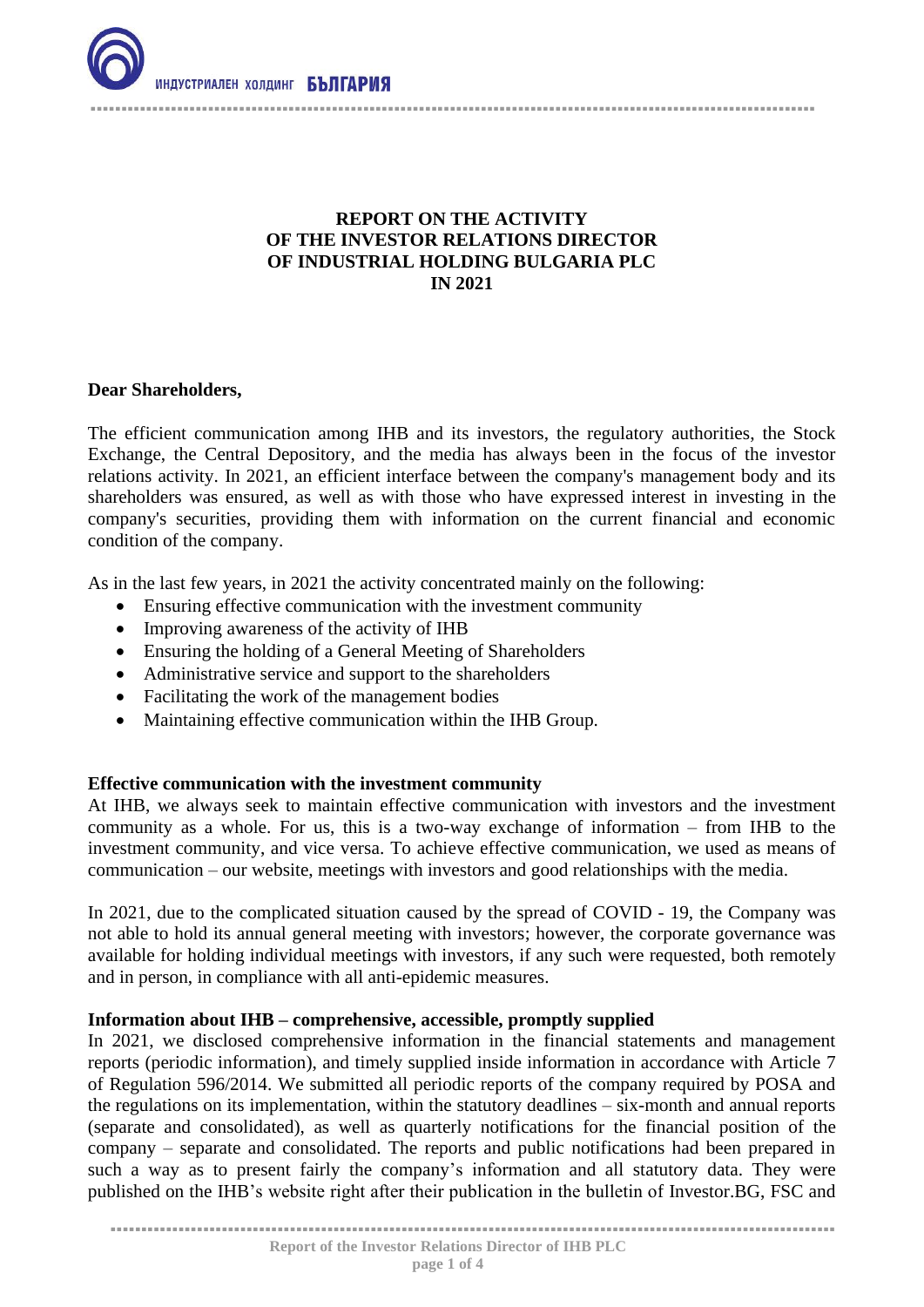

BSE. Within short time limits, the reports and public notifications were published in English as well. All IR releases according to Article 7 of Regulation 596/2014 were published, in Bulgarian and English language simultaneously, on the IHB's website right after their publication in the bulletin of Investor.BG, FSC and BSE, and emailed to investors having expressed their interest to receive information.

Information on events relating to the activities of IHB and the Group companies was provided currently, within the statutory deadlines.

The legislation regulating the activities of public companies and information disclosure is monitored on an ongoing basis and the new requirements are duly complied with.

### **Organisation of a General Meeting of Shareholders /GMS/**

The regular annual GMS in 2021 was held on 29 June 2021. The GMS approved the consolidated and separate management reports, the registered auditor's report, and the financial statements for 2020; exonerated from liability the members of the Supervisory Board and the Management Board for their activity in 2020, voted for remuneration to be paid to the SB members, appointed a registered auditor for 2021 – AFA OOD, and passed a decision for covering the 2019 financial loss of IHB.

An extraordinary General Meeting of IHB was held on 18 November 2021, which took a decision to reduce the Company's capital by invalidating the redeemed treasury shares held by the Company, as also a decision to amend the Company's Statute to reflect this change. A decision was also made to terminate the current procedure for redemption of treasury shares and to commence a new procedure, with new parameters, for a period of five calendar years.

The notice and materials for both meetings were submitted to the Commercial Register, FSC, BSE and the bulletin of Investor.bg within the statutory deadlines. They were made available to each shareholder who have shown interest in them. They were also made available at the Company's website. The Minutes of the General Meetings and the other notifications have been sent timely.

### **Always available to the shareholders**

IHB maintains fair relationships with its shareholders, informing them of and providing input on questions and problematic issues. In 2021, meetings were held in compliance with all anti-epidemic measures and information was provided in response to inquiries. The analysts were mostly interested in the risks facing the IHB Group companies and the results of IHB.

The interest of small investors – individuals remained almost the same as in previous years, with the most frequently asked questions being those of the existence or not of approved dividends, depositary receipts, issuance of duplicates of depositary receipts, inheritance of shares, trade in shares, decisions of the General Meeting, the results and activities of IHB. In connection with the tender offer made in 2021 by the shareholder Bulls AD, addressed to the other shareholders of the Company, IHB, together with Investment Intermediary Elana Trading, has developed a special website that enables individual shareholders to check whether they own shares of the Company and contains advice on the actions they can take in case they are shareholders, as well as up-to-date information about the tender offer under consideration. Thus, the shareholders – individuals, in addition to information published at the IHB corporate website, receive further assistance in obtaining answers to questions of interest.

...................................................................................................……….........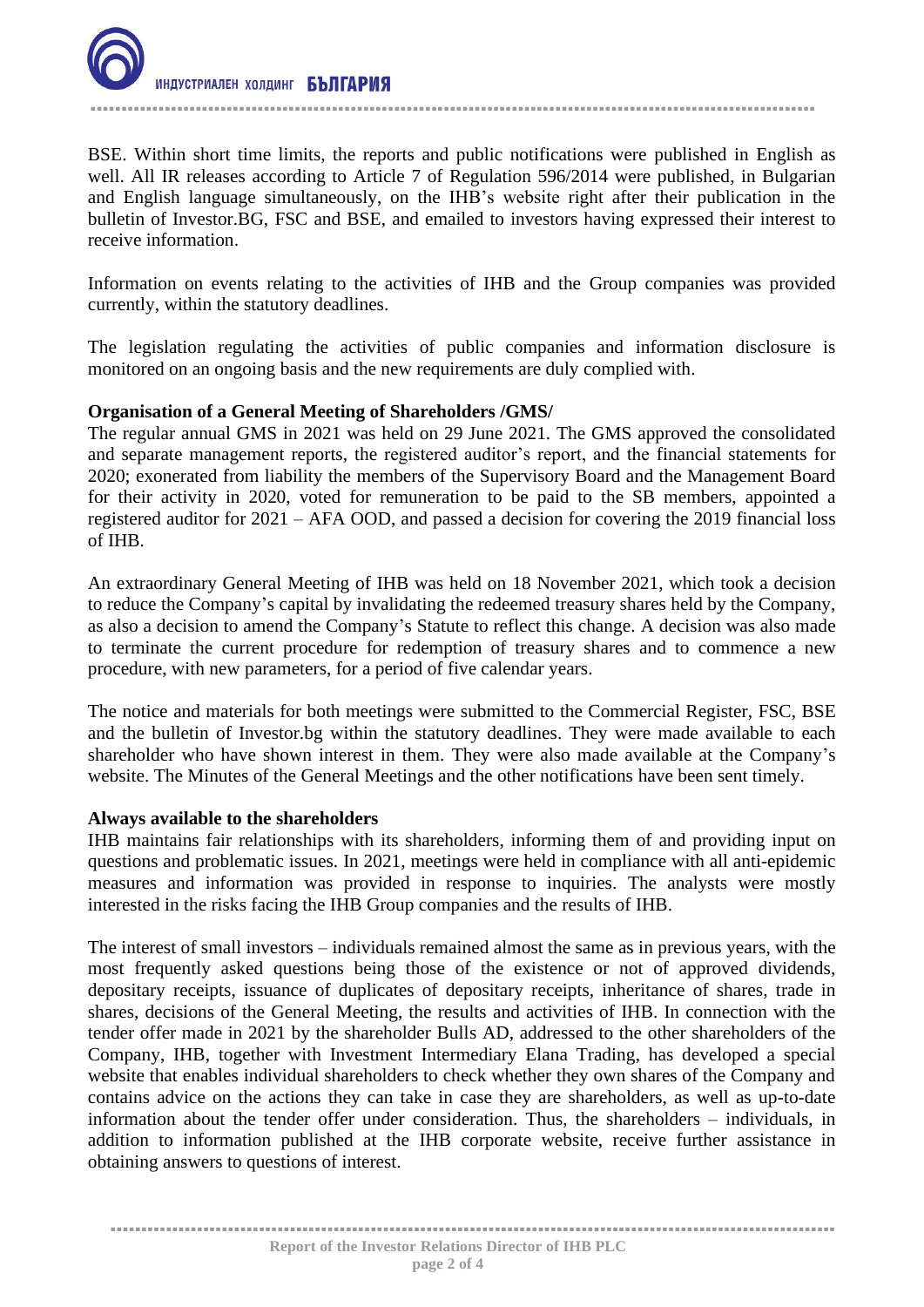At IHB, we always maintain good relationships with the media and always address their inquiries by submitting comprehensive replies. In partnership with Investor.BG, the Holding seeks to assist in informing the public of the development of the Bulgarian capital market.

IHB AD is a member of the Bulgarian Industrial Capital Association and as such, it actively participates in the Council for the Bulgarian Capital Markets Development - the official platform for cooperation between organisations operating in the non-banking financial sector.

IHB always strives to be one of the transparent and accessible public companies in Bulgaria.

### **Administrative services to management bodies**

In 2021, all meetings of the Management Board and the Supervisory Board were convened in compliance with the requirements of the law and internal regulations of the Holding. The invitations, together with the agenda and materials for the meeting, were sent to all members by the relevant deadline. The minutes of the meetings were duly kept and stored.

### **Cooperation for good corporate governance**

In 2021, as it did before, the Investors Relation Director supported the compliance by the Company with the principles of good corporate governance. The Company committed to observe the National Corporate Governance Code, adopted by BSE, whose main objective is to promote and approbate best practices in the field of corporate governance. The Company has been included in the corporate governance index CGIX (Corporate Governance Index) and is one of the seven companies included in the index for 2021. The Corporate Governance Statement, including the report prepared under the National Corporate Governance Code, was again presented in the annual financial statements of IHB for 2021, as part of the Management Report. A non-financial statement of IHB and the IHB Group companies was presented in the annual financial statements of IHB AD for 2021 (consolidated), as part of the Management Report, with the aims to provide a description of the policies followed by the IHB Group is respect of activities concerning employees, social matters, ecology and environment, and combating bribery and corruption, for the year ended 31 December 2021.

In 2021, the shares of IHB scored a growth of 170.37 percent (an weighted average price per share at 30 December 2021 of BGN 2.1359 compared to an weighted average price per share at 30 December 2020 of BGN 1.7900). The weighted average price of the company shares over the entire reporting period 2021 is BGN 1.1355 (vs. an weighted average price of BGN 0.8788 in 2020). For the same period, the main stock exchange indices at the Bulgarian capital market scored a growth as well, namely: SOFIX – a growth of 42.04 percent, BGBX 40 - a growth of 41.72 percent, and BG TR30 - a growth of 36.82 percent, all compared to the growth of 170.37% in the price of the Company's shares.

## **Effective communication within the IHB Group**

The communication process in the investor relations activity includes also exchange of information within the Group. One of the tasks of the Investor Relations Director is to ensure optimal flow of information from the subsidiaries to IHB, with respect to periodic and inside information on their activity. The organisation and control on the information flow within the Group is an important factor to ensure the timely provision of price sensitive information first from IHB to the public, FSC and BSE and at the same time, to prevent leakage of information from the subsidiaries.